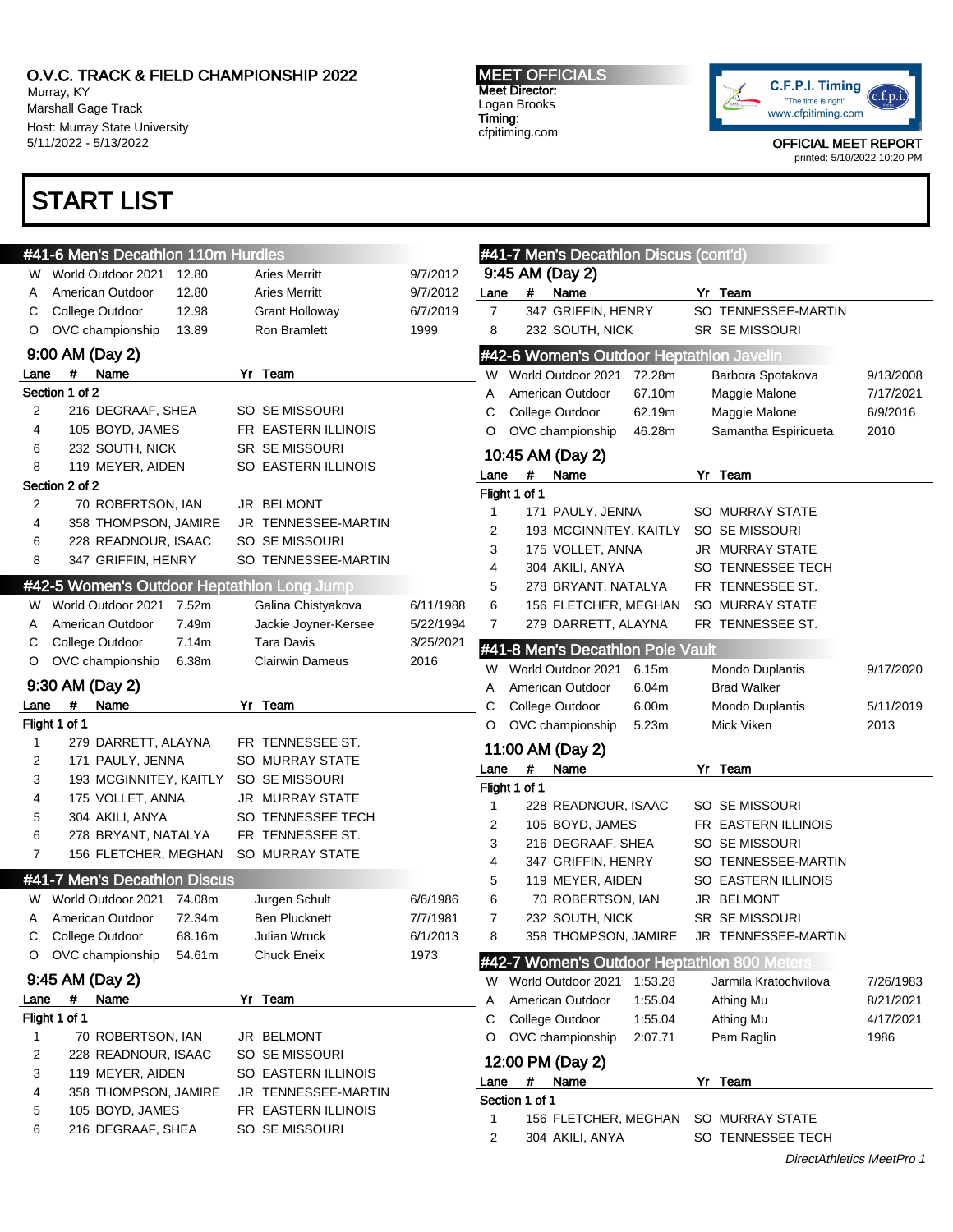Murray, KY Marshall Gage Track Host: Murray State University 5/11/2022 - 5/13/2022

## START LIST

MEET OFFICIALS Meet Director: Logan Brooks Timing: cfpitiming.com



| #42-7 Women's Outdoor Heptathlon 800 Meters (cont'd) |                                                                                                  |                                             |                   |                |                                                                         | #30 Women's Long Jump (cont'd) |        |  |                                                              |                   |  |  |  |
|------------------------------------------------------|--------------------------------------------------------------------------------------------------|---------------------------------------------|-------------------|----------------|-------------------------------------------------------------------------|--------------------------------|--------|--|--------------------------------------------------------------|-------------------|--|--|--|
|                                                      | 12:00 PM (Day 2)                                                                                 |                                             |                   |                |                                                                         | 2:30 PM (Day 2)                |        |  |                                                              |                   |  |  |  |
| Lane                                                 | #<br>Name                                                                                        | Yr Team                                     |                   | Lane           | #                                                                       | Name                           |        |  | Yr Team                                                      | Mark              |  |  |  |
| 3                                                    | 193 MCGINNITEY, KAITLY                                                                           | SO SE MISSOURI                              |                   |                | Flight 1 of 2                                                           |                                |        |  |                                                              |                   |  |  |  |
| 4                                                    | 279 DARRETT, ALAYNA                                                                              | FR TENNESSEE ST.                            |                   | -1             |                                                                         | 99 TARQUIN, TARYN              |        |  | FR EASTERN ILLINOIS                                          | 5.21 <sub>m</sub> |  |  |  |
| 5                                                    | 171 PAULY, JENNA                                                                                 | SO MURRAY STATE                             |                   | $\overline{2}$ |                                                                         | 305 ALLEN, SAMARIA             |        |  | SO TENNESSEE TECH                                            | 5.32m             |  |  |  |
| 6                                                    | 278 BRYANT, NATALYA                                                                              | FR TENNESSEE ST.                            |                   | 3              |                                                                         | 282 HOUSWORTH, ELAIN           |        |  | SO TENNESSEE ST.                                             | NM                |  |  |  |
| $\overline{7}$                                       | 175 VOLLET, ANNA                                                                                 | JR MURRAY STATE                             |                   | 4              |                                                                         | 101 VOGT, HOLLY                |        |  | SO EASTERN ILLINOIS                                          | 5.23m             |  |  |  |
|                                                      | #41-9 Men's Decathlon Javelin                                                                    |                                             |                   | 5              |                                                                         | 14 MCCLELLAND, CAMA            |        |  | SO AUSTIN PEAY                                               | 5.26m             |  |  |  |
| w                                                    | World Outdoor 2021<br>98.48m                                                                     | Jan Zelezny                                 | 5/25/1996         | 6              |                                                                         | 238 BIVINS, JADE               |        |  | SO SIU EDWARDSVILLE                                          | ΝM                |  |  |  |
| A                                                    | American Outdoor<br>91.29m                                                                       | <b>Breaux Greer</b>                         |                   | 7              |                                                                         | 11 KELLEY, JESSICA             |        |  | <b>SR AUSTIN PEAY</b>                                        | 5.01m             |  |  |  |
| С                                                    | College Outdoor<br>89.10m                                                                        | Patrik Boden                                | 3/24/1990         | 8              |                                                                         | 83 GRUSZKA, SUSAN              |        |  | SO EASTERN ILLINOIS                                          | 5.17m             |  |  |  |
| O                                                    | OVC championship<br>75.84m                                                                       | Ron White                                   | 2002              | 9              |                                                                         | 246 KENNEDY, ISABELLE          |        |  | SR SIU EDWARDSVILLE                                          | 5.33m             |  |  |  |
|                                                      |                                                                                                  |                                             |                   |                | Flight 2 of 2                                                           |                                |        |  |                                                              |                   |  |  |  |
|                                                      | 1:00 PM (Day 2)                                                                                  |                                             |                   | -1             |                                                                         | 156 FLETCHER, MEGHAN           |        |  | SO MURRAY STATE                                              | 5.58m             |  |  |  |
| Lane                                                 | #<br>Name                                                                                        | Yr Team                                     |                   | $\overline{2}$ |                                                                         | 284 JOHNSON, EMANI             |        |  | SO TENNESSEE ST.                                             | 5.48m             |  |  |  |
|                                                      | Flight 1 of 1                                                                                    |                                             |                   | 3              |                                                                         | 175 VOLLET, ANNA               |        |  | JR MURRAY STATE                                              | 5.61m             |  |  |  |
| 1                                                    | 216 DEGRAAF, SHEA                                                                                | <b>SO SE MISSOURI</b>                       |                   | 4              |                                                                         | 198 POTTER, CIARA              |        |  | SO SE MISSOURI                                               | 5.54m             |  |  |  |
| 2                                                    | 119 MEYER, AIDEN                                                                                 | SO EASTERN ILLINOIS                         |                   | 5              |                                                                         | 171 PAULY, JENNA               |        |  | SO MURRAY STATE                                              | 5.67m             |  |  |  |
| 3                                                    | 232 SOUTH, NICK                                                                                  | <b>SR SE MISSOURI</b>                       |                   | 6              |                                                                         | 247 KRONE, DAKOTA              |        |  | SO SIU EDWARDSVILLE                                          | 5.40m             |  |  |  |
| 4                                                    | 105 BOYD, JAMES                                                                                  | FR EASTERN ILLINOIS                         |                   | $\overline{7}$ |                                                                         | 158 HAGANS, RACHEL             |        |  | <b>JR MURRAY STATE</b>                                       | 6.59m             |  |  |  |
| 5                                                    | 358 THOMPSON, JAMIRE                                                                             | JR TENNESSEE-MARTIN                         |                   | 8              |                                                                         | 193 MCGINNITEY, KAITLY         |        |  | SO SE MISSOURI                                               | 5.40m             |  |  |  |
| 6                                                    | 228 READNOUR, ISAAC                                                                              | SO SE MISSOURI                              |                   | 9              |                                                                         | 38 LOUDERBACK, MORG SR BELMONT |        |  |                                                              | 5.42m             |  |  |  |
| 7                                                    | 70 ROBERTSON, IAN                                                                                | JR BELMONT                                  |                   | 10             |                                                                         | 206 WILLIAMS, SERENA           |        |  | SO SE MISSOURI                                               | 5.47m             |  |  |  |
| 8                                                    | 347 GRIFFIN, HENRY                                                                               | SO TENNESSEE-MARTIN                         |                   |                |                                                                         | #37 Men's Hammer               |        |  |                                                              |                   |  |  |  |
|                                                      | #41-10 Men's Decathlon 1500 Meters                                                               |                                             |                   |                | All receive 3 attempts, top 9 + ties advance for 3 additional attempts. |                                |        |  |                                                              |                   |  |  |  |
| W.                                                   | World Outdoor 2021<br>3:26.00                                                                    | Hicham El Guerrouj                          | 7/14/1998         | W              |                                                                         | World Outdoor 2021             | 86.74m |  | <b>Yuriy Sedykh</b>                                          | 8/30/1986         |  |  |  |
| Α                                                    | 3:29.30<br>American Outdoor                                                                      | <b>Bernard Lagat</b>                        |                   | A              |                                                                         | American Outdoor               | 82.71m |  | <b>Rudy Winkler</b>                                          | 6/20/2021         |  |  |  |
| С                                                    | College Outdoor<br>3:34.68                                                                       | <b>Yared Nuguse</b>                         | 5/13/2021         | С              |                                                                         | College Outdoor                | 81.94m |  | Balazs Kiss                                                  | 5/19/1995         |  |  |  |
| O                                                    | OVC championship<br>3:44.64                                                                      | Ray Flynn                                   | 1977              | O              |                                                                         | OVC championship               | 63.59m |  | Clark, Dylan                                                 | 5/13/2021         |  |  |  |
|                                                      | 2:15 PM (Day 2)                                                                                  |                                             |                   |                |                                                                         | 3:00 PM (Day 2)                |        |  |                                                              |                   |  |  |  |
| Lane                                                 | #<br>Name                                                                                        | Yr Team                                     |                   | Lane           | #                                                                       | Name                           |        |  | Yr Team                                                      | Mark              |  |  |  |
|                                                      | Section 1 of 1                                                                                   |                                             |                   | Flight 1 of 1  |                                                                         |                                |        |  |                                                              |                   |  |  |  |
| 1                                                    | 105 BOYD, JAMES                                                                                  | FR EASTERN ILLINOIS                         |                   | 1              |                                                                         | 209 BLOMQUIST, LOGAN           |        |  | <b>SR SE MISSOURI</b>                                        | 73.18m            |  |  |  |
| 2                                                    | 216 DEGRAAF, SHEA                                                                                | <b>SO SE MISSOURI</b>                       |                   | $\overline{2}$ |                                                                         | 264 HATTEN, LUKE               |        |  | FR SIU EDWARDSVILLE                                          | 39.72m            |  |  |  |
| 3                                                    | 347 GRIFFIN, HENRY                                                                               | SO TENNESSEE-MARTIN                         |                   | 3              |                                                                         | 62 KAZIMOV, RIDVAN             |        |  | SO BELMONT                                                   | 57.24m            |  |  |  |
| 4                                                    | 119 MEYER, AIDEN                                                                                 | SO EASTERN ILLINOIS                         |                   | 4              |                                                                         | 213 CLARK, DYLAN               |        |  | JR SE MISSOURI                                               | 61.14m            |  |  |  |
| 5                                                    | 228 READNOUR, ISAAC                                                                              | SO SE MISSOURI                              |                   | 5              |                                                                         |                                |        |  | 111 GLADIEUX, MATTHEW SO EASTERN ILLINOIS                    | 46.82m            |  |  |  |
| 6                                                    | 70 ROBERTSON, IAN                                                                                | JR BELMONT                                  |                   | 6              |                                                                         | 74 WIDENER, CAL                |        |  | SR BELMONT                                                   | 55.02m            |  |  |  |
| 7                                                    | 232 SOUTH, NICK                                                                                  | SR SE MISSOURI                              |                   | 7              |                                                                         | 123 OLYSAV, BRADLEY            |        |  | SO EASTERN ILLINOIS                                          | 56.33m            |  |  |  |
| 8                                                    | 358 THOMPSON, JAMIRE                                                                             | JR TENNESSEE-MARTIN                         |                   | 8              |                                                                         | 61 JOSEPH, ROBERT              |        |  | FR BELMONT                                                   | 45.71m            |  |  |  |
|                                                      |                                                                                                  |                                             |                   | 9              |                                                                         | 106 BRAUNECKER, BO             |        |  | SO EASTERN ILLINOIS                                          | 53.35m            |  |  |  |
|                                                      | #30 Women's Long Jump<br>All receive 3 attempts, top 9 + ties advance for 3 additional attempts. |                                             |                   | 10             |                                                                         | 260 CARD, DANIEL               |        |  | SR SIU EDWARDSVILLE                                          | 48.93m            |  |  |  |
|                                                      |                                                                                                  |                                             |                   | 11             |                                                                         | 235 SWADLEY, MARSHAL           |        |  | FR SE MISSOURI                                               | 57.57m            |  |  |  |
| w                                                    | World Outdoor 2021 7.52m                                                                         | Galina Chistyakova                          | 6/11/1988         | 12             |                                                                         | 261 DEGRACIA, JOEL             |        |  | FR SIU EDWARDSVILLE                                          | 47.42m            |  |  |  |
|                                                      | 7.49m<br>American Outdoor                                                                        | Jackie Joyner-Kersee                        | 5/22/1994         |                |                                                                         |                                |        |  |                                                              |                   |  |  |  |
| Α                                                    |                                                                                                  |                                             |                   |                |                                                                         |                                |        |  |                                                              |                   |  |  |  |
| С<br>O                                               | College Outdoor<br>7.14m<br>OVC championship<br>6.38m                                            | <b>Tara Davis</b><br><b>Clairwin Dameus</b> | 3/25/2021<br>2016 | 13<br>14       |                                                                         | 207 ALEWELT, CLAY              |        |  | 131 SWISTAK, SEBASTIAN SO EASTERN ILLINOIS<br>SO SE MISSOURI | 42.63m<br>57.75m  |  |  |  |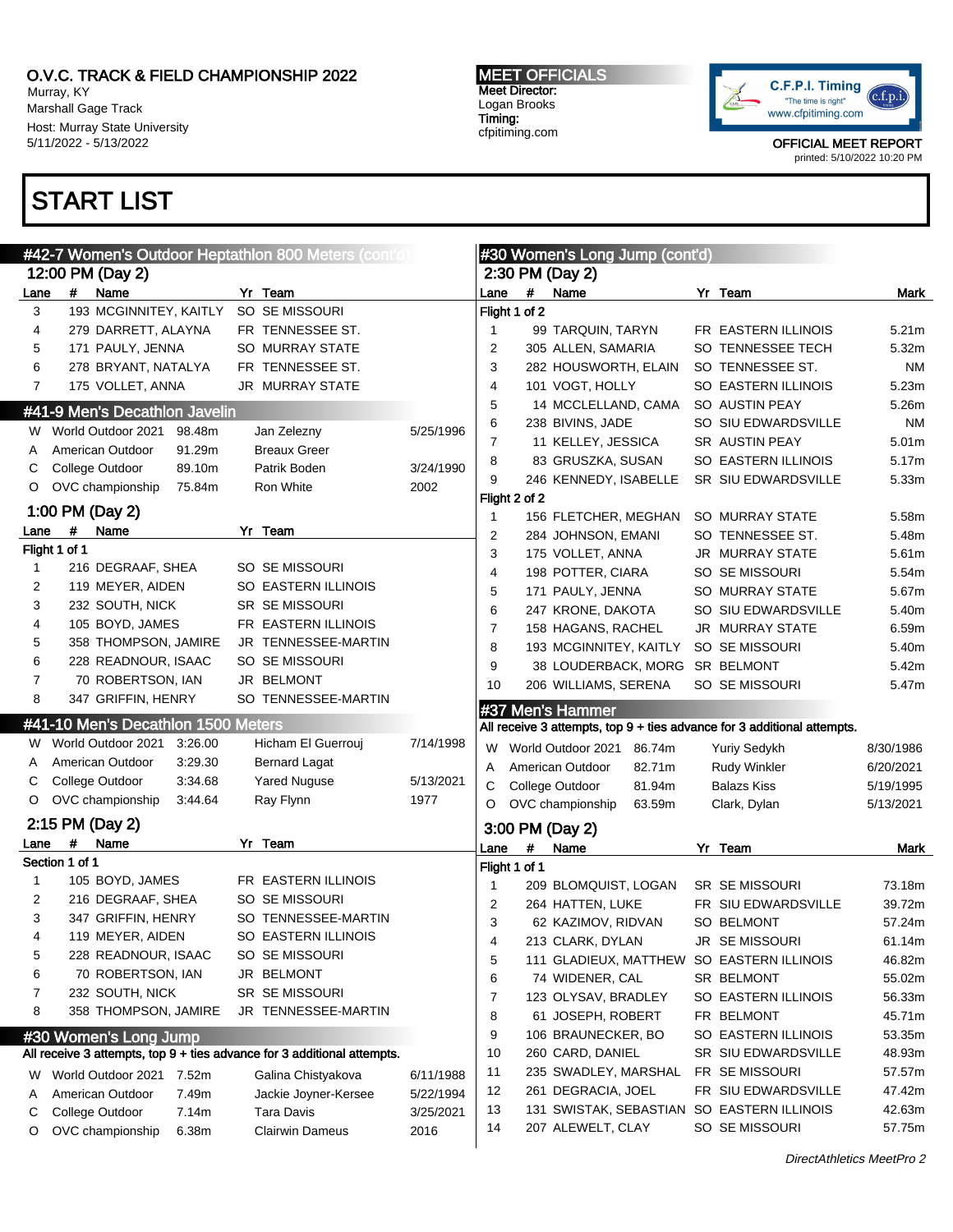Murray, KY Marshall Gage Track Host: Murray State University 5/11/2022 - 5/13/2022

### START LIST

#### MEET OFFICIALS Meet Director: Logan Brooks Timing: cfpitiming.com



OFFICIAL MEET REPORT

printed: 5/10/2022 10:20 PM

| #38 Women's Hammer |               |                       |        |  |                                                                         |           | #29 Men's Long Jump (cont'd) |             |                          |       |                                                            |                  |
|--------------------|---------------|-----------------------|--------|--|-------------------------------------------------------------------------|-----------|------------------------------|-------------|--------------------------|-------|------------------------------------------------------------|------------------|
|                    |               |                       |        |  | All receive 3 attempts, top 9 + ties advance for 3 additional attempts. |           |                              |             | 5:00 PM (Day 2)          |       |                                                            |                  |
| W                  |               | World Outdoor 2021    | 82.98m |  | Anita Wodarczyk                                                         | 8/28/2016 | Lane                         | #           | Name                     |       | Yr Team                                                    | Mark             |
| A                  |               | American Outdoor      | 80.31m |  | DeAnna Price                                                            | 6/26/2021 | 12                           |             | 301 VERGE, KEANDRIC      |       | SO TENNESSEE ST.                                           | 6.89m            |
| С                  |               | College Outdoor       | 75.52m |  | Camryn Rogers                                                           | 6/10/2021 |                              |             | #15 Women's 100m Hurdles |       |                                                            |                  |
| O                  |               | OVC championship      | 60.96m |  | Elizabeth Hampl                                                         | 2014      |                              |             | World Outdoor 2021       |       |                                                            |                  |
|                    |               | 5:00 PM (Day 2)       |        |  |                                                                         |           | W                            |             |                          | 12.20 | Keni Harrison                                              | 7/22/2016        |
| Lane               | #             | Name                  |        |  | Yr Team                                                                 | Mark      | Α                            |             | American Outdoor         | 12.20 | Keni Harrison                                              | 7/22/2016        |
|                    | Flight 1 of 2 |                       |        |  |                                                                         |           | С<br>O                       |             | College Outdoor          | 12.39 | <b>Brianna Rollins</b>                                     | 6/8/2013<br>2015 |
| 1                  |               | 250 MONTENEGRO, STEP  |        |  | SO SIU EDWARDSVILLE                                                     | 43.61m    |                              |             | OVC championship         | 13.27 | Amber Hughes                                               |                  |
| 2                  |               | 80 COX, GRACIE        |        |  | FR EASTERN ILLINOIS                                                     | 43.64m    |                              |             |                          |       | Prelims 5:30 PM (Day 2): (Top 2 per Heat + next 2 advance) |                  |
| 3                  |               | 289 SNOW, ADRIANA     |        |  | SO TENNESSEE ST.                                                        | 39.27m    | Lane                         | #           | Name                     |       | Yr Team                                                    | Time             |
| 4                  |               | 242 GOEBEL, HAYLEY    |        |  | SR SIU EDWARDSVILLE                                                     | 43.35m    |                              | Heat 1 of 3 |                          |       |                                                            |                  |
| 5                  |               | 280 DECUIR, MALEAH    |        |  | JR TENNESSEE ST.                                                        | 41.64m    | 1                            |             | 255 SOMERVILLE, PARIS    |       | SO SIU EDWARDSVILLE                                        | 16.00            |
|                    |               |                       |        |  |                                                                         |           | $\overline{2}$               |             |                          |       | 283 HOWARD, JAYDA DRA SR TENNESSEE ST.                     | 14.16            |
| 6                  |               | 19 VERSEMAN, JACKLYN  |        |  | SR AUSTIN PEAY                                                          | 41.26m    | 3                            |             | 164 MARSHALL, JORDAN     |       | FR MURRAY STATE                                            | 14.44            |
| 7                  |               | 256 TABRON, JAMIE     |        |  | JR SIU EDWARDSVILLE                                                     | 41.16m    | 4                            |             | 278 BRYANT, NATALYA      |       | FR TENNESSEE ST.                                           | 15.27            |
| 8                  |               | 15 MCDANIEL, KORI     |        |  | SR AUSTIN PEAY                                                          | 46.12m    | 5                            |             | 98 STINSON, SHANISA      |       | SO EASTERN ILLINOIS                                        | 13.71            |
|                    | Flight 2 of 2 |                       |        |  |                                                                         |           | 6                            |             | 276 BODDIE, ZORA         |       | FR TENNESSEE ST.                                           | 15.02            |
| 1                  |               | 179 DEIMEKE, MEGAN    |        |  | <b>JR SE MISSOURI</b>                                                   | 52.47m    | $\overline{7}$               |             | 100 THOMAS, HALLEE       |       | FR EASTERN ILLINOIS                                        | 14.58            |
| 2                  |               | 48 STUCKER, REBEKAH   |        |  | <b>SO BELMONT</b>                                                       | 53.97m    |                              | Heat 2 of 3 |                          |       |                                                            |                  |
| 3                  |               |                       |        |  | 190 HUMPHREYS, NICOLE SR SE MISSOURI                                    | 60.01m    | 1                            |             | 6 DUNBAR, KAMILLE        |       | SR AUSTIN PEAY                                             | 14.17            |
| 4                  |               | 96 SHAVER, CLAYRE     |        |  | <b>SO EASTERN ILLINOIS</b>                                              | 48.39m    | 2                            |             | 253 REYNOLDS, VASHAN     |       | FR SIU EDWARDSVILLE                                        | 14.98            |
| 5                  |               |                       |        |  | 205 WILLIAMS, MAKENZIE SO SE MISSOURI                                   | 53.66m    | 3                            |             | 14 MCCLELLAND, CAMA      |       | SO AUSTIN PEAY                                             | 14.34            |
| 6                  |               | 40 MATTSSON, JESSICA  |        |  | SR BELMONT                                                              | 62.07m    | 4                            |             | 287 SMITH, BAILEY        |       | SO TENNESSEE ST.                                           | 15.44            |
| 7                  |               |                       |        |  | 84 GRZESKOWIAK, JENN SO EASTERN ILLINOIS                                | 48.74m    | 5                            |             | 28 DIEBENOW, MICHELL     |       | <b>SO BELMONT</b>                                          | 14.59            |
| 8                  |               | 237 BARANSKA, DOMINIK |        |  | JR SIU EDWARDSVILLE                                                     | 50.72m    | 6                            |             | 91 KOLLORE, AKIYA        |       | SO EASTERN ILLINOIS                                        | 13.67            |
| 9                  |               | 87 IVERSON, TAYLOR    |        |  | SO EASTERN ILLINOIS                                                     | 46.89m    | $\overline{7}$               |             | 21 WALLACE, MADI         |       | FR AUSTIN PEAY                                             | 15.34            |
|                    |               | #29 Men's Long Jump   |        |  |                                                                         |           |                              | Heat 3 of 3 |                          |       |                                                            |                  |
|                    |               |                       |        |  | All receive 3 attempts, top 9 + ties advance for 3 additional attempts. |           | 1                            |             |                          |       | FR MURRAY STATE                                            | 16.91            |
|                    |               |                       |        |  |                                                                         |           |                              |             | 173 SEEBERGER, LAURA     |       |                                                            |                  |
| W                  |               | World Outdoor 2021    | 8.95m  |  | Mike Powell                                                             | 8/30/1991 | 2                            |             | 193 MCGINNITEY, KAITLY   |       | SO SE MISSOURI                                             | 15.09            |
| A                  |               | American Outdoor      | 8.95m  |  | Mike Powell                                                             | 8/30/1991 | 3                            |             | 20 WALKER, LENNEX        |       | SR AUSTIN PEAY                                             | 14.06            |
| С                  |               | College Outdoor       | 8.74m  |  | Erick Walder                                                            | 4/2/1994  | 4                            |             | 102 WOJCICKI, MCKENNA    |       | SO EASTERN ILLINOIS                                        | 14.44            |
| O                  |               | OVC championship      | 8.14m  |  | Tommy Haynes                                                            | 1974      | 5                            |             | 335 TAYLOR, ADDISON      |       | JR TENNESSEE-MARTIN                                        | 15.18            |
|                    |               | 5:00 PM (Day 2)       |        |  |                                                                         |           | 6                            |             | 304 AKILI, ANYA          |       | SO TENNESSEE TECH                                          | 14.57            |
| Lane               | #             | Name                  |        |  | Yr Team                                                                 | Mark      | $\overline{7}$               |             | 153 DAVIS, AMYAH         |       | FR MURRAY STATE                                            | 14.08            |
|                    | Flight 1 of 1 |                       |        |  |                                                                         |           | 8                            |             | 331 ROBINSON, TRILLANI   |       | FR TENNESSEE-MARTIN                                        | 16.93            |
| 1                  |               | 53 COLLINS, TREY      |        |  | SO BELMONT                                                              | 7.03m     |                              |             | #16 Men's 110m Hurdles   |       |                                                            |                  |
| 2                  |               | 114 HUNT, RAMSEY      |        |  | SO EASTERN ILLINOIS                                                     | 7.75m     | W                            |             | World Outdoor 2021       | 12.80 | <b>Aries Merritt</b>                                       | 9/7/2012         |
| 3                  |               |                       |        |  | 291 BRUMFIELD, R'LAZON SR TENNESSEE ST.                                 | 7.85m     | Α                            |             | American Outdoor         | 12.80 | <b>Aries Merritt</b>                                       | 9/7/2012         |
| 4                  |               | 122 NEAL, JOSIAH      |        |  | SO EASTERN ILLINOIS                                                     | 6.66m     | С                            |             | College Outdoor          | 12.98 | Grant Holloway                                             | 6/7/2019         |
| 5                  |               | 225 MATHUTHU, VICTOR  |        |  | <b>SR SE MISSOURI</b>                                                   | 6.93m     | O                            |             | OVC championship         | 13.89 | Ron Bramlett                                               | 1999             |
| 6                  |               | 110 DOWNS, GREGORY    |        |  | SO EASTERN ILLINOIS                                                     | 7.07m     |                              |             |                          |       |                                                            |                  |
| 7                  |               | 221 HATFIELD JACKSON, |        |  | SO SE MISSOURI                                                          | 7.59m     |                              |             |                          |       | Prelims 5:45 PM (Day 2): (Top 2 per Heat + next 4 advance) |                  |
| 8                  |               | 349 HOLLAND, DARIUS   |        |  | SO TENNESSEE-MARTIN                                                     | 7.45m     | Lane                         | #           | Name                     |       | Yr Team                                                    | Time             |
| 9                  |               | 236 WOOD, BROCK       |        |  | SO SE MISSOURI                                                          | 6.52m     |                              | Heat 1 of 2 |                          |       |                                                            |                  |
|                    |               | 113 HOPKINS, SEAN     |        |  | FR EASTERN ILLINOIS                                                     | 7.03m     | 1                            |             | 236 WOOD, BROCK          |       | SO SE MISSOURI                                             | 15.50            |
| 10                 |               |                       |        |  |                                                                         |           | 2                            |             | 128 SKUTT, ELIJAH        |       | FR EASTERN ILLINOIS                                        | 14.94            |
| 11                 |               | 228 READNOUR, ISAAC   |        |  | SO SE MISSOURI                                                          | 6.74m     |                              |             |                          |       |                                                            |                  |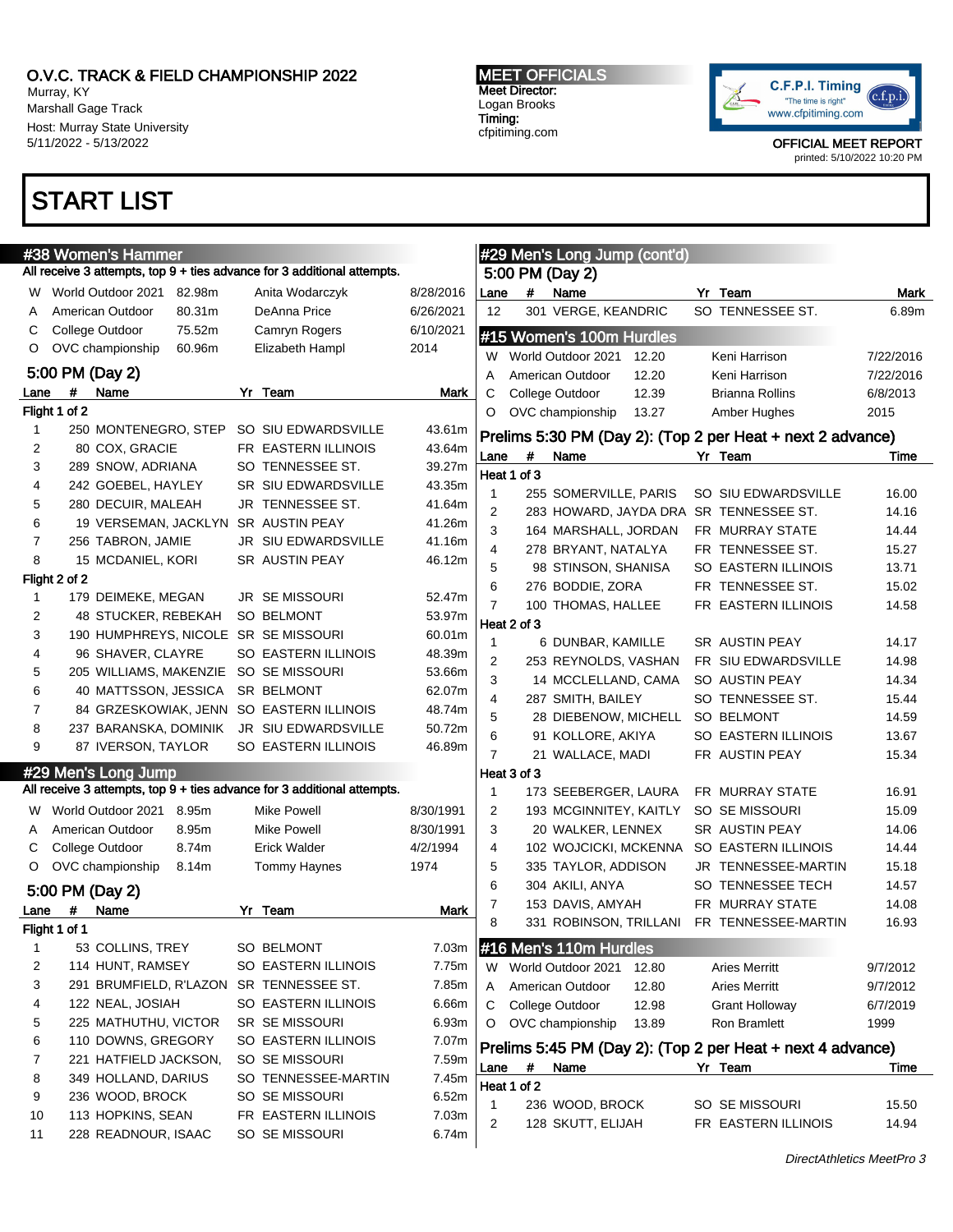Murray, KY Marshall Gage Track Host: Murray State University 5/11/2022 - 5/13/2022

# START LIST

MEET OFFICIALS Meet Director: Logan Brooks Timing: cfpitiming.com



| #16 Men's 110m Hurdles (cont'd)                            |             |                                           |  |                                                            |                |                                                            | #6 Women's 400 Meters (cont'd)                             |                                 |       |  |                        |           |  |
|------------------------------------------------------------|-------------|-------------------------------------------|--|------------------------------------------------------------|----------------|------------------------------------------------------------|------------------------------------------------------------|---------------------------------|-------|--|------------------------|-----------|--|
| Prelims 5:45 PM (Day 2): (Top 2 per Heat + next 4 advance) |             |                                           |  |                                                            |                |                                                            | Prelims 6:25 PM (Day 2): (Top 2 per Heat + next 2 advance) |                                 |       |  |                        |           |  |
| Lane                                                       | #           | Name                                      |  | Yr Team                                                    | Time           | Lane                                                       | #                                                          | Name                            |       |  | Yr Team                | Time      |  |
| 3                                                          |             | 345 FRY, BRADY                            |  | JR TENNESSEE-MARTIN                                        | 14.50          | $\mathbf{1}$                                               |                                                            | 149 BANGALA, MARIA              |       |  | SO MURRAY STATE        | 54.88     |  |
| 4                                                          |             | 114 HUNT, RAMSEY                          |  | SO EASTERN ILLINOIS                                        | 15.01          | 2                                                          |                                                            | 7 HARTOIN, SYDNEY               |       |  | FR AUSTIN PEAY         | 57.98     |  |
| 5                                                          |             | 267 MACK, KEVYERE                         |  | FR SIU EDWARDSVILLE                                        | 14.40          | 3                                                          |                                                            | 159 HERRERO-YANEZ, LU           |       |  | <b>JR MURRAY STATE</b> | 58.47     |  |
| 6                                                          |             | 129 SUBER, JEKEEL                         |  | JR EASTERN ILLINOIS                                        | 14.59          | 4                                                          |                                                            | 286 SAWYER, REYNA               |       |  | FR TENNESSEE ST.       | 57.78     |  |
| $\overline{7}$                                             |             | 223 LAY, DILLON                           |  | <b>SR SE MISSOURI</b>                                      | 15.19          | 5                                                          |                                                            | 89 JOHNSON, ZAKIYA              |       |  | SO EASTERN ILLINOIS    | 56.42     |  |
|                                                            | Heat 2 of 2 |                                           |  |                                                            |                | 6                                                          |                                                            | 139 MERIWETHER, KEAN            |       |  | FR MOREHEAD STATE      | 1:01.94   |  |
| 1                                                          |             | 358 THOMPSON, JAMIRE                      |  | JR TENNESSEE-MARTIN                                        | 15.85          | $\overline{7}$                                             |                                                            | 281 HENRY, TARYN                |       |  | SO TENNESSEE ST.       | 1:00.95   |  |
| 2                                                          |             | 103 ALLEN, STENOREE                       |  | <b>SO EASTERN ILLINOIS</b>                                 | 14.65          |                                                            | Heat 2 of 3                                                |                                 |       |  |                        |           |  |
| 3                                                          |             | 302 WARREN, KIYONTAE                      |  | JR TENNESSEE ST.                                           | 15.06          | $\mathbf{1}$                                               |                                                            | 136 KELLEY, SIERRA              |       |  | JR MOREHEAD STATE      | 1:01.05   |  |
| 4                                                          |             | 216 DEGRAAF, SHEA                         |  | SO SE MISSOURI                                             | 14.78          | 2                                                          |                                                            | 9 JOHNSON, ALLANA               |       |  | SR AUSTIN PEAY         | 58.14     |  |
| 5                                                          |             | 292 CHICHESTER, ZAVAN                     |  | SR TENNESSEE ST.                                           | 14.40          | 3                                                          |                                                            | 317 NWAJAGU, AMARA              |       |  | FR TENNESSEE TECH      | 57.46     |  |
| 6                                                          |             | 218 FORREST, ANTHONY                      |  | SO SE MISSOURI                                             | 14.44          | 4                                                          |                                                            | 189 HARDIN, LAILA               |       |  | SO SE MISSOURI         | 58.01     |  |
| 7                                                          |             | 303 WILLIAMS, HASANI                      |  | FR TENNESSEE ST.                                           | 15.19          | 5                                                          |                                                            | 239 CARTER, KAILAH              |       |  | SO SIU EDWARDSVILLE    | 57.39     |  |
|                                                            |             | #5 Men's 400 Meters                       |  |                                                            |                | 6                                                          |                                                            | 333 SMITH, SANAA                |       |  | FR TENNESSEE-MARTIN    | 1:01.04   |  |
|                                                            |             | W World Outdoor 2021<br>43.03             |  | Wayde van Niekerk                                          | 8/14/2016      | 7                                                          |                                                            | 16 PHILLIPS, KENISHA            |       |  | SO AUSTIN PEAY         | 52.69     |  |
| A                                                          |             | American Outdoor<br>43.18                 |  | Michael Johnson                                            | 8/26/1999      |                                                            | Heat 3 of 3                                                |                                 |       |  |                        |           |  |
| С                                                          |             | College Outdoor<br>43.61                  |  | Michael Norman                                             | 6/8/2018       | 2                                                          |                                                            | 320 STEPHENS, TRENIA            |       |  | SO TENNESSEE TECH      | 58.73     |  |
| O                                                          |             | OVC championship<br>45.64                 |  | <b>Terrance Branch</b>                                     | 1994           | 3                                                          |                                                            | 24 BALCERAK, SAVANAH SO BELMONT |       |  |                        | 57.89     |  |
|                                                            |             |                                           |  |                                                            |                | $\overline{4}$                                             |                                                            | 167 MCSWAIN, JAKAYLA            |       |  | <b>JR MURRAY STATE</b> | 55.68     |  |
|                                                            |             |                                           |  | Prelims 6:10 PM (Day 2): (Top 2 per Heat + next 4 advance) |                | 5                                                          |                                                            | 47 RICHMOND, SARAH              |       |  | SO BELMONT             | 57.92     |  |
| Lane                                                       | #           | Name                                      |  | Yr Team                                                    | Time           | 6                                                          |                                                            | 150 BELL, KAYLA                 |       |  | <b>SO MURRAY STATE</b> | 55.29     |  |
|                                                            | Heat 1 of 2 |                                           |  |                                                            |                | $\overline{7}$                                             |                                                            | 35 HARVEY, SOPHIA               |       |  | FR BELMONT             | 58.78     |  |
| $\mathbf{1}$                                               |             | 300 THOMPSON, MICHAE                      |  | SR TENNESSEE ST.                                           | 47.89          |                                                            |                                                            | #1 Men's 100 Meters             |       |  |                        |           |  |
| 2                                                          |             | 342 CLUVER, MALUKE                        |  | FR TENNESSEE-MARTIN                                        | 50.14          |                                                            |                                                            | W World Outdoor 2021            | 9.58  |  | Usain Bolt             | 8/16/2009 |  |
| 3                                                          |             | 72 SHEPPARD, ELIJAH                       |  | SR BELMONT                                                 | 50.11          | A                                                          |                                                            | American Outdoor                | 9.69  |  | <b>Tyson Gay</b>       | 9/20/2009 |  |
| 4                                                          |             | 337 ASKEW, JOHN COLLI                     |  | SO TENNESSEE-MARTIN                                        | 49.47          | С                                                          |                                                            | College Outdoor                 | 9.82  |  | Christian Coleman      | 6/7/2017  |  |
| 5<br>6                                                     |             | 208 BARTLETT, XZAVIER<br>122 NEAL, JOSIAH |  | FR SE MISSOURI<br>SO EASTERN ILLINOIS                      | 51.62<br>49.08 | O                                                          |                                                            | OVC championship                | 10.24 |  | Roland McGee           | 1994      |  |
| $\overline{7}$                                             |             | 355 RONE, CHANCE                          |  | SR TENNESSEE-MARTIN                                        | 52.56          | O                                                          |                                                            | OVC championship                | 10.24 |  | Ron Llyod              | 1994      |  |
|                                                            | Heat 2 of 2 |                                           |  |                                                            |                | Prelims 6:40 PM (Day 2): (Top 2 per Heat + next 4 advance) |                                                            |                                 |       |  |                        |           |  |
| 2                                                          |             | 259 BRETZ, BRANDON                        |  | JR SIU EDWARDSVILLE                                        | 48.30          | Lane                                                       | #                                                          | Name                            |       |  | Yr Team                | Time      |  |
| 3                                                          |             | 230 SCHWAB, COLLIN                        |  | <b>SR SE MISSOURI</b>                                      | 50.15          |                                                            | Heat 1 of 2                                                |                                 |       |  |                        |           |  |
| 4                                                          |             | 296 JONES, MORGAN                         |  | FR TENNESSEE ST.                                           | 49.82          | $\mathbf{1}$                                               |                                                            | 351 MARTIN, COLBY               |       |  | SO TENNESSEE-MARTIN    | 10.96     |  |
| 5                                                          |             | 117 JOHNSON, RICKY                        |  | <b>SO EASTERN ILLINOIS</b>                                 | 48.98          | 2                                                          |                                                            | 294 HUFFMAN, ARISTOTL           |       |  | FR TENNESSEE ST.       | 11.18     |  |
| 6                                                          |             | 297 JOYNER, TYJHIR                        |  | FR TENNESSEE ST.                                           | 50.25          | 3 <sup>1</sup>                                             |                                                            | 349 HOLLAND, DARIUS             |       |  | SO TENNESSEE-MARTIN    | 11.05     |  |
| 7                                                          |             | 108 CLAY, DAMIAN                          |  | SO EASTERN ILLINOIS                                        | 49.94          | 4                                                          |                                                            | 295 JELKS, AMARI                |       |  | SO TENNESSEE ST.       | 10.94     |  |
|                                                            |             |                                           |  |                                                            |                | 5                                                          |                                                            | 113 HOPKINS, SEAN               |       |  | FR EASTERN ILLINOIS    | 10.44     |  |
|                                                            |             | #6 Women's 400 Meters                     |  |                                                            |                | 6                                                          |                                                            | 268 MCCARTHY, CONOR             |       |  | SR SIU EDWARDSVILLE    | 10.67     |  |
| W                                                          |             | World Outdoor 2021<br>47.60               |  | Marita Koch                                                | 10/6/1985      | 7                                                          |                                                            | 124 PERRIN, JAHLEEL             |       |  | SO EASTERN ILLINOIS    | 10.69     |  |
| A                                                          |             | American Outdoor<br>48.70                 |  | Sandi Richards                                             | 9/17/2006      |                                                            | Heat 2 of 2                                                |                                 |       |  |                        |           |  |
| С                                                          |             | College Outdoor<br>49.57                  |  | Athing Mu                                                  | 6/12/2021      | 2                                                          |                                                            | 236 WOOD, BROCK                 |       |  | SO SE MISSOURI         | 10.98     |  |
| O                                                          |             | OVC championship<br>53.19                 |  | NaAsha Robinson                                            | 2016           | 3                                                          |                                                            | 299 STEWARD, MARIUS             |       |  | FR TENNESSEE ST.       | 10.92     |  |
|                                                            |             |                                           |  | Prelims 6:25 PM (Day 2): (Top 2 per Heat + next 2 advance) |                | 4                                                          |                                                            | 116 JOHNSON, BRAILYN            |       |  | SO EASTERN ILLINOIS    | 10.56     |  |
| Lane                                                       | #           | Name                                      |  | Yr Team                                                    | Time           | 5                                                          |                                                            | 230 SCHWAB, COLLIN              |       |  | SR SE MISSOURI         | 10.99     |  |
|                                                            | Heat 1 of 3 |                                           |  |                                                            |                | 6                                                          |                                                            | 269 NUZZO, ROBERT               |       |  | JR SIU EDWARDSVILLE    | 10.48     |  |
|                                                            |             |                                           |  |                                                            |                |                                                            |                                                            |                                 |       |  |                        |           |  |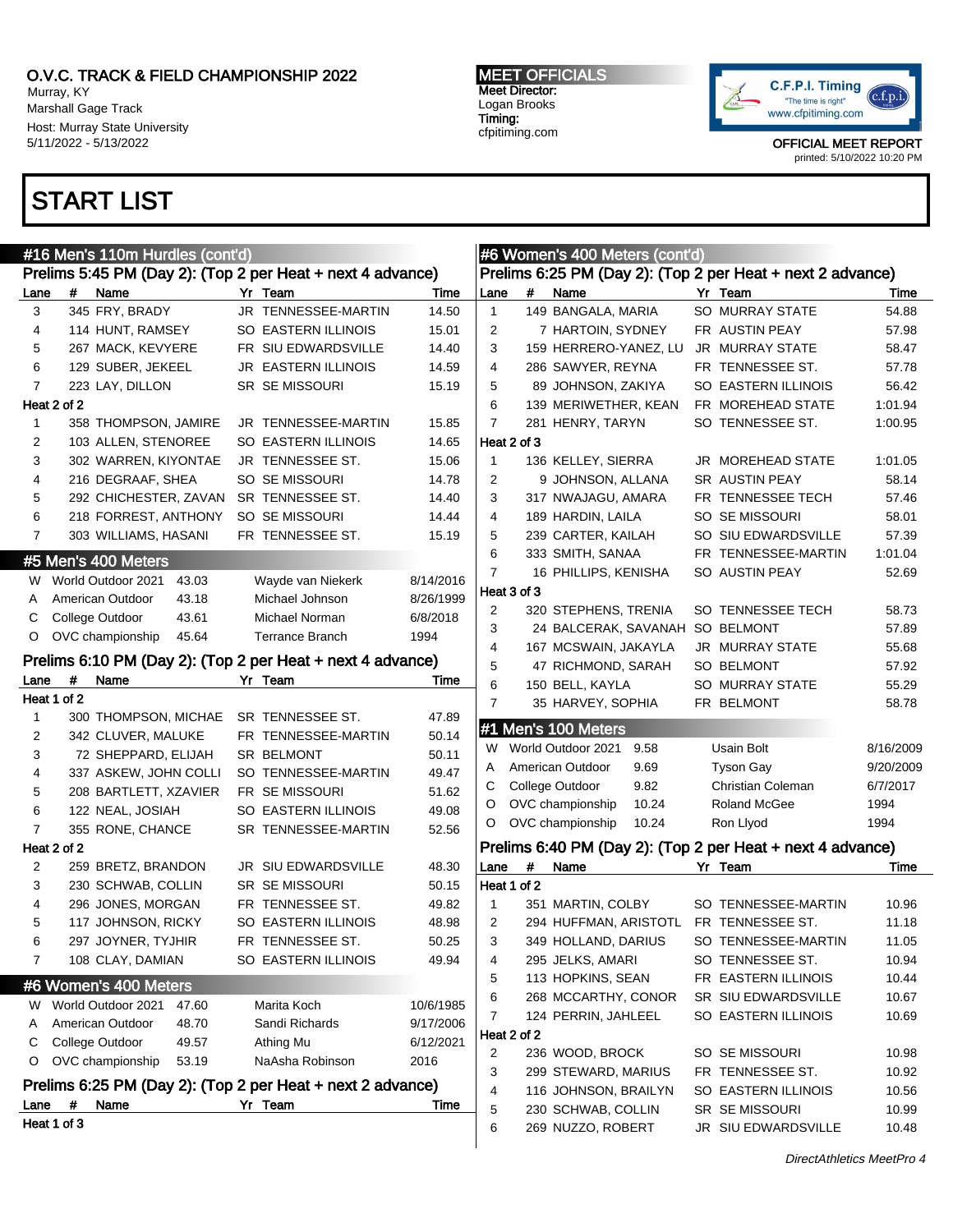Murray, KY Marshall Gage Track Host: Murray State University 5/11/2022 - 5/13/2022

## START LIST

| <b>MEET OFFICIALS</b> |
|-----------------------|
| <b>Meet Director:</b> |
| Logan Brooks          |
| Timing:               |
| cfpitiming.com        |

 $\frac{1}{2}$   $\frac{1}{2}$   $\frac{1}{2}$   $\frac{1}{2}$   $\frac{1}{2}$   $\frac{1}{2}$   $\frac{1}{2}$   $\frac{1}{2}$   $\frac{1}{2}$   $\frac{1}{2}$   $\frac{1}{2}$   $\frac{1}{2}$   $\frac{1}{2}$   $\frac{1}{2}$   $\frac{1}{2}$   $\frac{1}{2}$   $\frac{1}{2}$   $\frac{1}{2}$   $\frac{1}{2}$   $\frac{1}{2}$   $\frac{1}{2}$   $\frac{1}{2}$ 



| #1 Men's 100 Meters (cont'd) |             |                               |                                                            |           |                |             | #7 Men's 800 Meters (cont'd)  |  |                                                            |           |  |  |  |
|------------------------------|-------------|-------------------------------|------------------------------------------------------------|-----------|----------------|-------------|-------------------------------|--|------------------------------------------------------------|-----------|--|--|--|
|                              |             |                               | Prelims 6:40 PM (Day 2): (Top 2 per Heat + next 4 advance) |           |                |             |                               |  | Prelims 7:15 PM (Day 2): (Top 2 per Heat + next 2 advance) |           |  |  |  |
| Lane                         | #           | Name                          | Yr Team                                                    | Time      | Lane           | $\#$        | Name                          |  | Yr Team                                                    | Time      |  |  |  |
| $\overline{7}$               |             | 223 LAY, DILLON               | SR SE MISSOURI                                             | 10.91     | 3              |             | 352 MCNAIR, LUKE              |  | JR TENNESSEE-MARTIN                                        | 1:53.03   |  |  |  |
|                              |             | #2 Women's 100 Meters         |                                                            |           | 4              |             | 130 SWANSON, ADAM             |  | SO EASTERN ILLINOIS                                        | 1:55.33   |  |  |  |
|                              |             | W World Outdoor 2021<br>10.49 | Florence Griffith-Joyner                                   | 7/16/1988 | 5              |             | 340 BROWN, ANDRE              |  | SO TENNESSEE-MARTIN                                        | 1:56.21   |  |  |  |
| Α                            |             | American Outdoor<br>10.49     | Florence Griffith Joyner                                   | 7/16/1988 | 6              |             | 298 SMITH, NICHOLAS           |  | FR TENNESSEE ST.                                           | 1:59.18   |  |  |  |
| C                            |             | College Outdoor<br>10.75      | Sha'Carri Richardson                                       | 6/8/2019  | $\overline{7}$ |             | 339 BORDEN, BRENT             |  | JR TENNESSEE-MARTIN                                        | 1:58.19   |  |  |  |
| O                            |             | OVC championship<br>11.0h     | <b>Heather Samuel</b>                                      | 1994      | Heat 2 of 3    |             |                               |  |                                                            |           |  |  |  |
|                              |             |                               |                                                            |           | $\mathbf{1}$   |             | 147 GROGAN, WES               |  | SO MOREHEAD STATE                                          | 1:55.82   |  |  |  |
|                              |             |                               | Prelims 6:55 PM (Day 2): (Top 2 per Heat + next 2 advance) |           | 2              |             | 144 DUNAGAN, MICHAEL          |  | SO MOREHEAD STATE                                          | 1:53.74   |  |  |  |
| Lane                         | #           | Name                          | Yr Team                                                    | Time      | 3              |             | 290 BARGE, THADDEE            |  | FR TENNESSEE ST.                                           | 1:55.70   |  |  |  |
|                              | Heat 1 of 3 |                               |                                                            |           | 4              |             | 132 WHITAKER, JOSHUA          |  | <b>SO EASTERN ILLINOIS</b>                                 | 1:53.15   |  |  |  |
| 1                            |             | 307 CASSEUS, KATEGIE          | FR TENNESSEE TECH                                          | 12.57     | 5              |             | 227 PERKINS, AUSTIN           |  | <b>SR SE MISSOURI</b>                                      | 1:56.34   |  |  |  |
| 2                            |             | 278 BRYANT, NATALYA           | FR TENNESSEE ST.                                           | 12.24     | 6              |             | 66 MORROW, GAVIN              |  | FR BELMONT                                                 | 1:57.39   |  |  |  |
| 3                            |             | 79 COLEMAN, VIVICA            | <b>SR EASTERN ILLINOIS</b>                                 | 11.97     | Heat 3 of 3    |             |                               |  |                                                            |           |  |  |  |
| 4                            |             | 206 WILLIAMS, SERENA          | SO SE MISSOURI                                             | 12.13     | $\mathbf{1}$   |             | 76 WOMACK, WYATT              |  | JR BELMONT                                                 | 1:56.08   |  |  |  |
| 5                            |             | 277 BRANIGAN, SANURA          | FR TENNESSEE ST.                                           | 11.85     | 2              |             | 344 FOOTE, HAWKEN             |  | SO TENNESSEE-MARTIN                                        | 1:55.05   |  |  |  |
| 6                            |             | 158 HAGANS, RACHEL            | <b>JR MURRAY STATE</b>                                     | 11.71     | 3              |             | 215 CRAWFORD, MARK            |  | FR SE MISSOURI                                             | 1:55.31   |  |  |  |
| $\overline{7}$               |             | 288 SMITH, INDIA              | SO TENNESSEE ST.                                           | 12.38     | 4              |             | 219 GARRETT, TERRICO          |  | SO SE MISSOURI                                             | 1:52.03   |  |  |  |
|                              | Heat 2 of 3 |                               |                                                            |           | 5              |             | 142 COOK, TOBY                |  | SO MOREHEAD STATE                                          | 1:56.15   |  |  |  |
| 1                            |             | 312 HOLMAN, ASHTIN            | SO TENNESSEE TECH                                          | 12.51     | 6              |             | 273 STONE, JOSEPH             |  | SR SIU EDWARDSVILLE                                        | 1:58.73   |  |  |  |
| 2                            |             | 22 WILDER, KYRA               | <b>JR AUSTIN PEAY</b>                                      | 11.88     | $\overline{7}$ |             | 143 DALE, LIAM                |  | SO MOREHEAD STATE                                          | 1:59.15   |  |  |  |
| 3                            |             | 10 JOHNSON, TIYANNA           | SR AUSTIN PEAY                                             | 12.20     |                |             | #8 Women's 800 Meters         |  |                                                            |           |  |  |  |
| 4                            |             | 163 MALONE, HANNAH            | SO MURRAY STATE                                            | 11.96     | W              |             | World Outdoor 2021<br>1:53.28 |  | Jarmila Kratochvilova                                      | 7/26/1983 |  |  |  |
| 5                            |             | 324 CHAPMAN, JANAY            | SO TENNESSEE-MARTIN                                        | 12.20     |                |             | American Outdoor<br>1:55.04   |  |                                                            | 8/21/2021 |  |  |  |
| 6                            |             | 194 MILES, BREANNA            | SO SE MISSOURI                                             | 11.69     | A              |             |                               |  | Athing Mu                                                  |           |  |  |  |
| $\overline{7}$               |             | 252 OLADIPUPO, FOLASA         | FR SIU EDWARDSVILLE                                        | 12.45     | С              |             | College Outdoor<br>1:55.04    |  | Athing Mu                                                  | 4/17/2021 |  |  |  |
|                              | Heat 3 of 3 |                               |                                                            |           | O              |             | OVC championship<br>2:07.71   |  | Pam Raglin                                                 | 1986      |  |  |  |
| 1                            |             | 336 WYATT, JAYLEANA           | FR TENNESSEE-MARTIN                                        | 12.11     |                |             |                               |  | Prelims 7:30 PM (Day 2): (Top 2 per Heat + next 2 advance) |           |  |  |  |
| 2                            |             | 160 JAMES, TELIYAH            | SO MURRAY STATE                                            | 11.74     | Lane           | #           | Name                          |  | Yr Team                                                    | Time      |  |  |  |
| 3                            |             | 186 GORDON, DAJA              | <b>JR SEMISSOURI</b>                                       | 12.32     |                | Heat 1 of 3 |                               |  |                                                            |           |  |  |  |
| 4                            |             | 283 HOWARD, JAYDA DRA         | SR TENNESSEE ST.                                           | <b>NT</b> | 1              |             | 196 MULLER, ERIKA             |  | FR SE MISSOURI                                             | 2:15.77   |  |  |  |
| 5                            |             | 41 MOORE, EMORY               | FR BELMONT                                                 | 11.83     | 2              |             | 184 FOX, TAYLOR               |  | SO SE MISSOURI                                             | 2:11.82   |  |  |  |
| 6                            |             | 181 DWAAH, LEANZA             | SO SE MISSOURI                                             | 12.12     | 3              |             | 311 DIXON, BRITNIE            |  | JR TENNESSEE TECH                                          | 2:13.97   |  |  |  |
| $\overline{7}$               |             | 88 JACKSON, RYLEI             | SR EASTERN ILLINOIS                                        | 12.35     | 4              |             | 330 NAIL, SCARLETT            |  | FR TENNESSEE-MARTIN                                        | <b>NT</b> |  |  |  |
| 8                            |             | 138 LOPEZ, GRACE              | FR MOREHEAD STATE                                          | 13.14     | 5              |             | 197 PAYTON, BRIANNA           |  | SO SE MISSOURI                                             | 2:19.68   |  |  |  |
|                              |             | #7 Men's 800 Meters           |                                                            |           | 6              |             | 334 TANKERSLEY, LYDIA         |  | FR TENNESSEE-MARTIN                                        | 2:22.21   |  |  |  |
| W                            |             | World Outdoor 2021<br>1:40.91 | David Rudisha                                              | 8/9/2012  | 7              |             | 155 EVANS, AMIRR              |  | SO MURRAY STATE                                            | 2:08.35   |  |  |  |
| Α                            |             | American Outdoor<br>1:42.60   | Johnny Gray                                                | 8/28/1985 |                | Heat 2 of 3 |                               |  |                                                            |           |  |  |  |
| С                            |             | College Outdoor<br>1:43.25    | Michael Saruni'                                            | 4/28/2018 | 1              |             | 150 BELL, KAYLA               |  | SO MURRAY STATE                                            | 2:08.34   |  |  |  |
| O                            |             | OVC championship<br>1:48.12   | <b>Ephraim Dorsey</b>                                      | 2015      | 2              |             | 34 HALLUM, LILY               |  | JR BELMONT                                                 | 2:11.90   |  |  |  |
|                              |             |                               |                                                            |           | 3              |             | 195 MORRILL, CLAIRE           |  | <b>JR SE MISSOURI</b>                                      | 2:12.18   |  |  |  |
|                              |             |                               | Prelims 7:15 PM (Day 2): (Top 2 per Heat + next 2 advance) |           | 4              |             | 329 LOYET, KAITLYN            |  | FR TENNESSEE-MARTIN                                        | 2:33.46   |  |  |  |
| Lane                         | $\pmb{\#}$  | Name                          | Yr Team                                                    | Time      | 5              |             | 306 ARMAND, NYLA              |  | SO TENNESSEE TECH                                          | 2:18.18   |  |  |  |
|                              | Heat 1 of 3 |                               |                                                            |           | 6              |             | 285 MYERS, AJMON              |  | FR TENNESSEE ST.                                           | 2:26.04   |  |  |  |
| 1                            |             | 234 SPLITT, JUSTIN            | SO SE MISSOURI                                             | 1:55.05   | 7              |             | 97 SPRINGER, KATIE            |  | SO EASTERN ILLINOIS                                        | 2:17.99   |  |  |  |
| 2                            |             | 120 MORALES, ISAI             | FR EASTERN ILLINOIS                                        | 1:55.90   | Heat 3 of 3    |             |                               |  |                                                            |           |  |  |  |